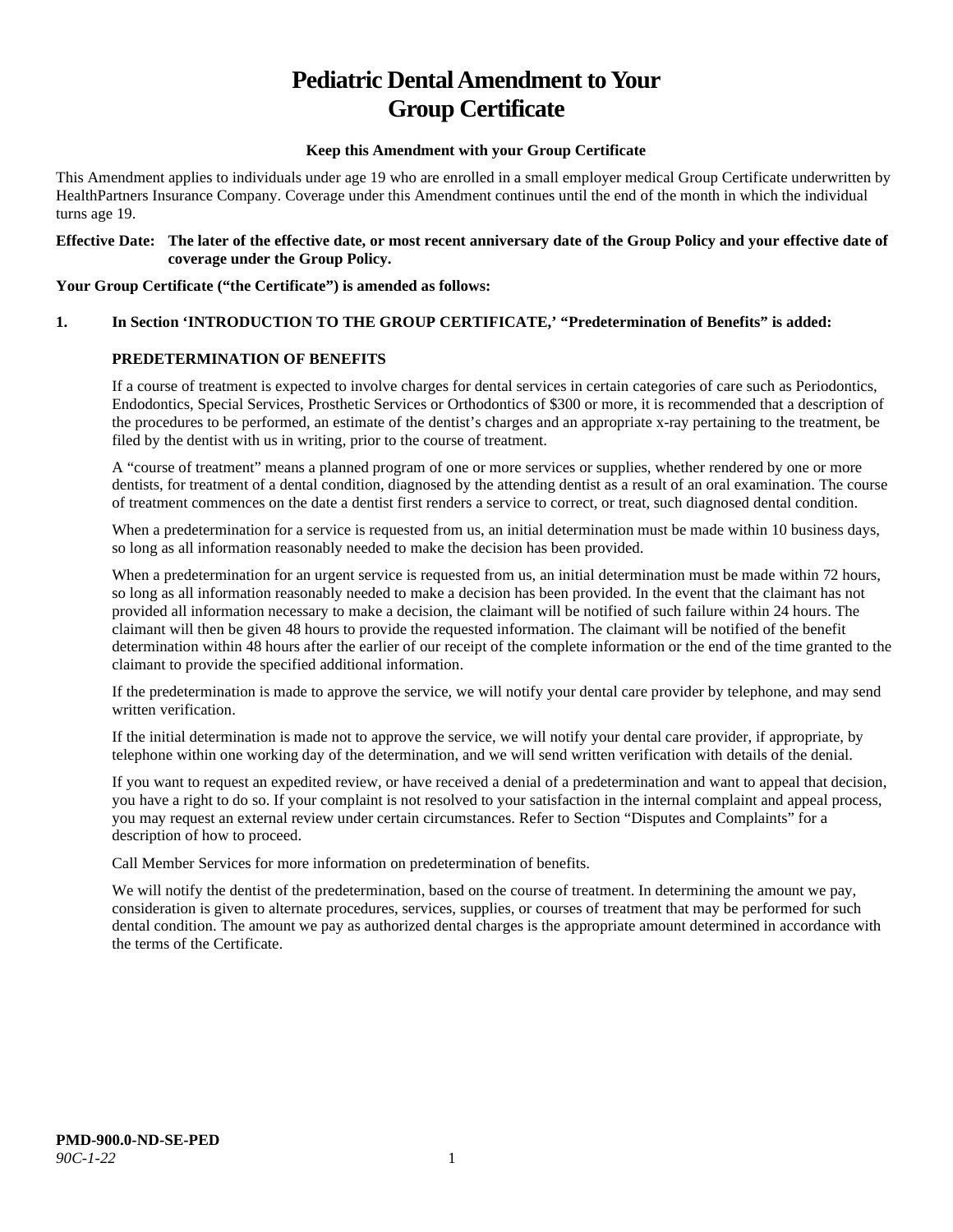If a description of the procedures to be performed, and an estimate of the dentist's charges are not submitted in advance, we reserve the right to make a determination of benefits payable, taking into account alternate procedures, services, supplies or courses of treatment, based on accepted standards of dental practice.

Predetermination for services to be performed is limited to services performed within 90 days from the date such course of treatment was approved by us. Additional services required after 90 days may be submitted in writing, as a new course of treatment, and approved on the same basis as the prior plan.

#### **2. In Section 'DEFINITIONS OF TERMS USED,' the following definitions are added:**

**Clinically Accepted Dental Services.** These are techniques or services, accepted for general use, based on risk/benefit implications (evidence based). Some clinically accepted techniques are approved only for limited use, under specific circumstances.

**Consultations**. These are diagnostic services provided by a dentist or dental specialist other than the practitioner who is providing treatment.

**Cosmetic Care.** These are dental services to improve appearance, without treatment of a related illness or injury.

**Customary Restorative Materials.** These are amalgam (silver fillings), glass ionomer and intraorally cured acrylic resin and resin-based composite materials (white fillings).

**Date of Service.** This is generally the date the dental service is performed. For prosthetic, or other special restorative procedures, the date of service is the date impressions were made for final working models. For endodontic procedures, date of service is the date on which the root canal was first entered for the purpose of canal preparation.

**Dentist.** This is a professionally degreed doctor of dental surgery or dental medicine who lawfully performs a dental service in strict accordance with governmental licensing privileges and limitations.

**Elective Procedures.** These are procedures which are available to patients but which are not dentally necessary.

**Emergency Dental Care.** These are services for an acute dental condition that would lead a prudent layperson to reasonably expect that the absence of immediate care would result in serious impairment to the dentition or would place the person's oral health in serious jeopardy.

**Endodontics.** This is the treatment of diseases of the dental pulp. Endodontics includes root canal therapy, root amputation, pulp capping procedures, pulpotomy, apicoectomy, hemisection, apexification, bleaching of endodontically treated anterior permanent teeth, and periapical procedures associated with root canal treatment.

**Medically Necessary Orthodontic Services.** These are comprehensive medically necessary services covered for pediatric dental insureds who have a severe handicapping malocclusion related to a medical condition resulting from congenital, craniofacial or dentofacial malformations involving the teeth and requiring reconstructive surgical correction in addition to orthodontic services.

**Oral Surgery.** This is routine surgery involving teeth or alveolar bone, including extraction and alveolectomy. Oral surgery may include other oral treatment and surgery, if a dentist considers it dentally necessary. Oral surgery does not include orthodontia, orthognathic surgery, and placement of dental implants or surgical care that is necessary because of a medical condition.

**Orthodontics.** This is medically necessary dental care for the correction of severe handicapping malocclusion of teeth using appliances and techniques that alter the position of teeth in the jaws.

**Orthognathic Surgery.** This is oral surgery to alter the position of the jaw bones.

**Periodontics.** This is non-surgical and surgical treatment of diseases of the gingiva (gums) and bone supporting the teeth, including gingivectomy, mucogingival surgery, osseous surgery, periodontal scaling and root planing.

**Prosthetic Services.** These are services to replace missing teeth; including the prescribing, repair, construction, replacement and fitting of fixed bridges and full or partial removable dentures.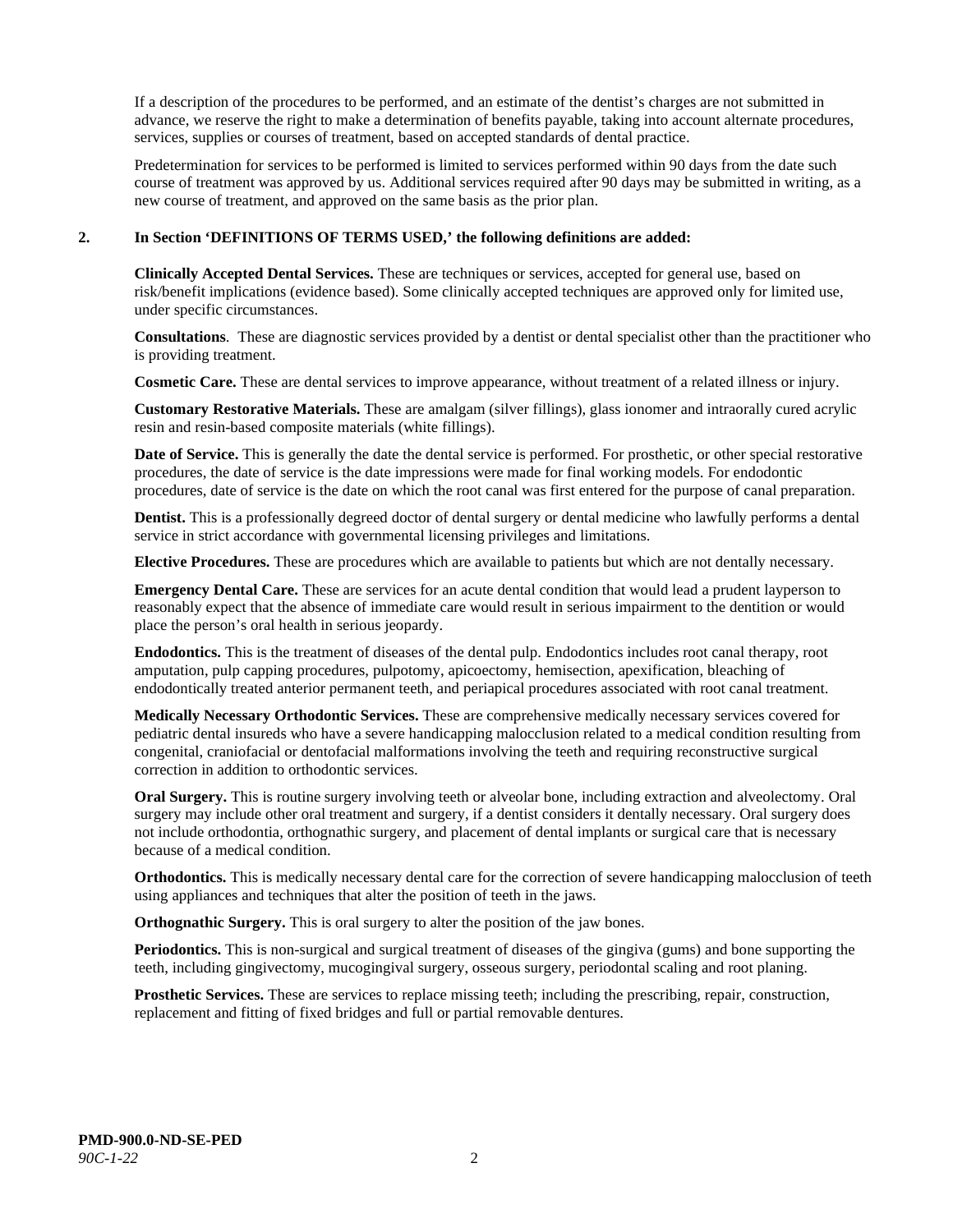# **3. The following are added to Section "SERVICES NOT COVERED," and apply only to Pediatric Dental benefits:**

- Treatment, procedures or services which are not dentally necessary and/or which are primarily educational in nature or for the vocation, comfort, convenience, appearance or recreation of the insured.
- The treatment of conditions which foreseeably result from excluded services.
- For Network Benefits, treatment, procedures or services which are not provided by a network dentist or other authorized provider or are not authorized by us.
- Dental services or supplies primarily intended to alter the shape, appearance and function of the teeth for cosmetic purposes, or for the purpose of improving the appearance of your teeth. This includes tooth whitening, tooth bonding and cosmetic veneers that cover the teeth, and any services intended to replace existing restorations done historically for cosmetic reasons, even if due to material failure (wear/chipping/fracture) or the presence of decay at the restorative margin. This exclusion does not apply to services for reconstructive surgery. However, to the extent that these reconstructive surgery services are paid as medical services under the Certificate, they are not covered as Pediatric Dental services.
- Hospitalization or other facility charges.
- Local anesthesia or use of electronic analgesia billed as a separate procedure is not covered. Inhaled nitrous oxide is not covered. General anesthesia and intravenous sedation are not covered except as indicated in this Amendment.
- Orthodontic services, except as provided in this Amendment.
- Orthognathic surgery (surgery to reposition the jaws).
- Services which are elective, investigative, experimental or not otherwise clinically accepted.
- Procedures, appliances or restorations that are necessary to alter, restore or maintain occlusion, including but not limited to: increasing vertical dimension, replacing or stabilizing tooth structure lost by attrition (including chipping or fractures of tooth structure or restorations), or erosion, abfraction, abrasion, or realigning teeth, except as covered orthodontic services provided in this Amendment. Mandibular orthopedic appliances and bite planes are also not covered.
- Procedures, appliances (other than occlusal guards, as indicated in this Amendment) or restorations for the prevention of bruxism (grinding of teeth) or clenching.
- Services for the following items:
	- o replacement of any missing, lost or stolen dental or implant-supported prosthesis.
	- replacement or repair of orthodontic appliances.
	- replacement of orthodontic appliances due to non-compliance.
- Services related to a prosthetic or special restorative appliance which was installed or delivered more than 60 days after termination of coverage.
- Diagnostic testing that is performed and billed as a separate procedure such as collection of microorganisms for culture, viral cultures, genetic testing for susceptibility or oral disease and caries susceptibility tests. This includes all oral pathology and laboratory testing charges.
- For non-network coverage, dental services related to the replacement of any teeth missing prior to the insured's effective date under this Amendment.
- Dental services, supplies and devices not expressly covered as a benefit under this Amendment.
- Prescription drugs and medications prescribed by a dentist. This includes gingival irrigation.
- Services provided to the insured which the insured is not required to pay.
- The portion of a billed charge for an otherwise covered service by a non-network provider, which is in excess of our maximum amount allowed. We also do not cover charges or a portion of a charge which is either a duplicate charge for a service or charges for a duplicate service.
- Services for injury or illness either (a) arising out of an injury in the course of employment and subject to workers' compensation or similar law; or (b) for which benefits are payable without regard to fault, under coverage statutorily required to be contained in any motor vehicle or other liability insurance policy or equivalent self-insurance; or (c) for which benefits are payable under another policy of accident and health insurance, Medicare or any other governmental program.
- Except where expressly addressed in this Amendment, when multiple, acceptable treatment options exist related to a specific dental problem, we will provide benefits based upon the least costly alternative treatment. This includes inlay restorations paid as corresponding amalgam restorations.
- Services covered under the patient's medical plan, except to the extent not covered under the patient's medical plan.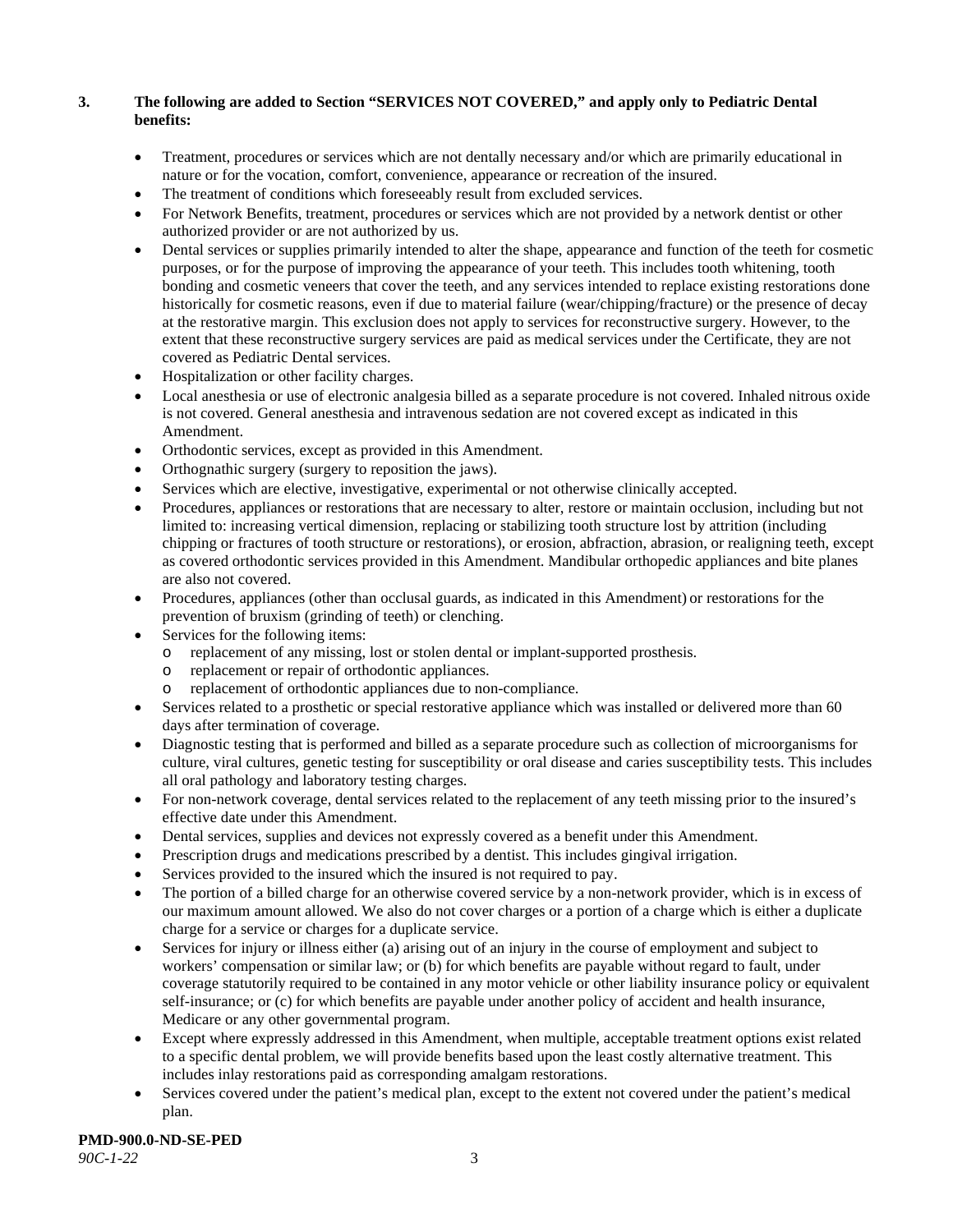- Additional charges for office visits that occur after regularly scheduled hours, missed appointments or appointments cancelled on short notice.
- Onlays or partial crowns fabricated from extraorally cured composite resin or porcelain.
- Periodontal splinting.
- Athletic mouthguards.
- Charges for infection control, sterilization and waste disposal.
- Charges for sales tax.
- Treatment, procedures, or services or drugs which are provided when you are not covered under this Amendment.
- Cone beam CT capture and interpretation.
- Harvest of bone for use in autogenous grafting procedure.
- Charges for maxillofacial prosthetics.
- Charges for case presentations for treatment planning or behavioral management.
- Charges for enamel microabrasion, odontoplasty and pulpal regeneration.
- Charges for surgical procedures for isolation of a tooth with a rubber dam.
- Non-intravenous conscious sedation and drugs to treat anxiety or pain.
- Charges for endodontic endosseous implants.
- Charges for intentional reimplantation (including necessary splinting).
- Charges for canal preparation and fitting of preformed dowel or post.
- Charges for temporary crowns for fractured teeth.
- Charges for interim or custom abutments for implants.
- Charges for rebonding, recementing and repair of fixed retainers.
- Charges for surgical placement of a temporary anchorage device.
- Charges for autogenous or nonautogenous osseous, osteoperiosteal or cartilage graft of the mandible or maxilla.
- Charges for anatomical crown exposure.
- Interim prostheses.
- Connector bars, stress breakers and precision attachments.
- Provisional pontics, crowns and retainer crowns.
- Copings.
- Oral hygiene instruction.
- Removal of fixed space maintainers.
- Hospital, home and extended care facility visits by dental providers.
- Gold foil restorations.
- Treatment for correction of malocclusion of teeth and associated dental and facial disharmonies, and posttreatment retainers, when treatment is not medically necessary.
- Maxillofacial MRI, maxillofacial ultrasound and sialoendoscopy capture and interpretation.
- Post processing of image or image sets.
- Caries risk assessment and documentation.
- Charges for unspecified procedures.
- Charges for the placement of a restorative foundation for an indirect restoration.
- Charges for periradicular services and bone grafts or other material used in conjunction with periradicular surgery.
- Non-dental administrative fees and charges including, but not limited to dental record preparation, and interest charges.
- Services related to the diagnosis and treatment of Temporomandibular Joint Dysfunction (TMD).
- Services associated with non-covered services.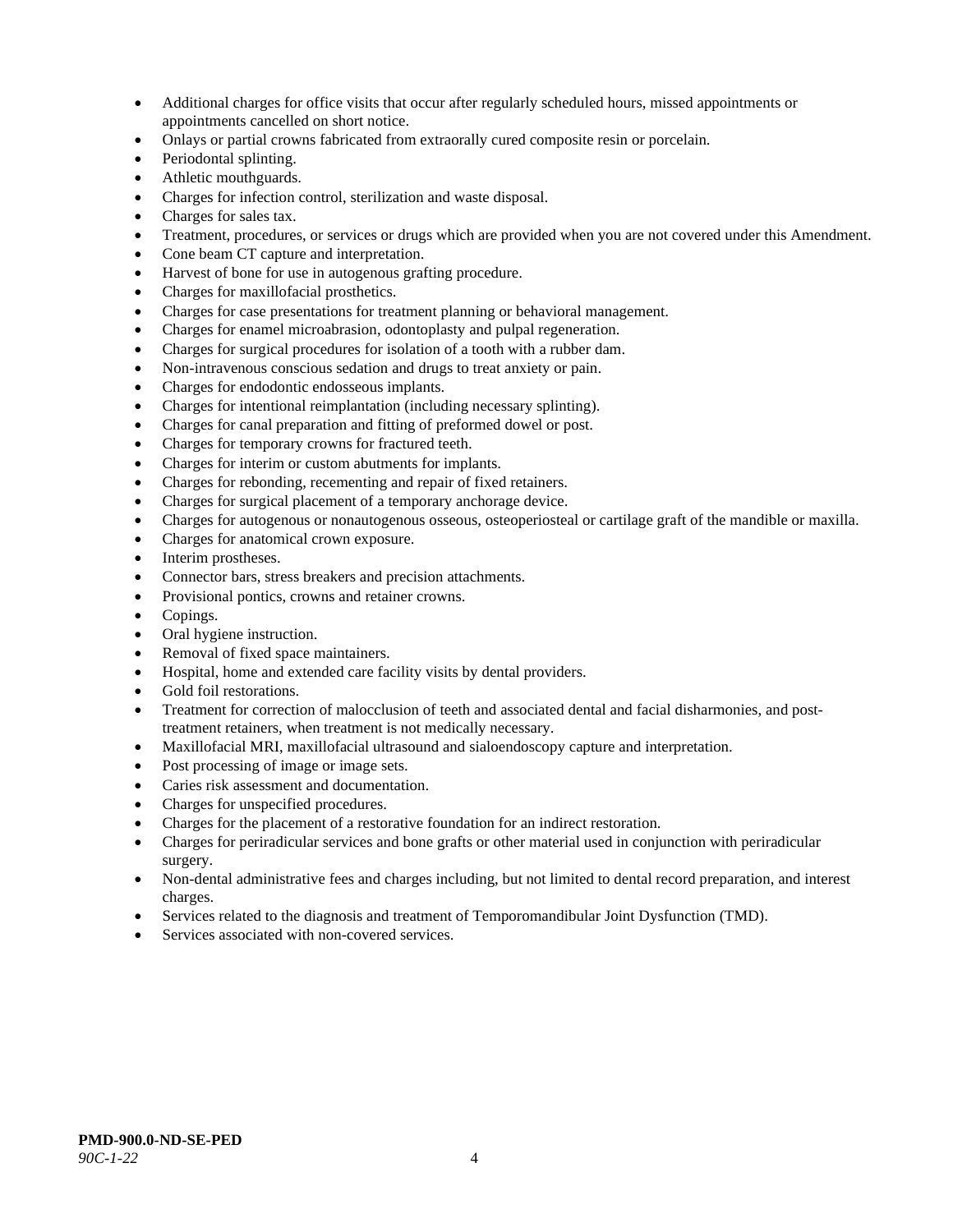#### **4. The Benefits Chart is expanded to include the following:**

# **Pediatric Dental Benefits Chart**

**The Certificate covers Preventive and Diagnostic Services, Basic, Special, Prosthetic and medically necessary Orthodontia Services only, for insureds under age 19.**

**HealthPartners Insurance Company agrees to cover the dental services described below. This Benefits Chart describes the level of payment that applies for each of the covered services. To be covered, dental services or items described below must be medically or dentally necessary. The date of service must be while you are enrolled in the plan.**

**Coverage for eligible services is subject to the exclusions, limitations and other conditions of this Amendment and the Certificate. See item 3. of this Amendment for additional information about exclusions.**

**This dental plan allows you to choose, at any time, dentists within the dental network (Network Benefits), or dentists outside of the network (Non-Network Benefits).**

**The amount that we pay for covered services is listed below. The insured is responsible for the specified dollar amount and/or percentage of charges that we do not pay. Coverage may vary according to your network selection.**

**Benefits are underwritten by HealthPartners Insurance Company.**

**When you use Non-Network providers, benefits are substantially reduced and you will likely incur significantly higher out-of-pocket expenses. A Non-Network provider does not usually have an agreement with HealthPartners Insurance Company to provide services at a discounted fee. In addition, Non-Network Benefits are restricted to the usual and customary amount under the definition of "Charge." The usual and customary amount can be significantly lower than a Non-Network provider's billed charges. If the Non-Network provider's billed charges are over the usual and customary amount, you pay the difference, in addition to any required deductible, copayment and/or coinsurance, and these charges do not apply to the out-of-pocket limit.**

**This plan is subject to plan and benefit changes required to maintain compliance with federal and state law. This includes, but is not limited to, benefit changes required to maintain a certain actuarial value or metal level. We may also change your deductible, coinsurance and out-of-pocket limit values on an annual basis to reflect cost of living increases.**

#### **These definitions apply to this Amendment.**

| <b>Calendar Year:</b> | This is the 12-month period beginning 12:01 A.M. Central Time, on January 1, and<br>ending 12:01 A.M. Central Time of the next following December 31.                                                                                                                                                                                                                                                                                                                                                                                                                                                                 |
|-----------------------|-----------------------------------------------------------------------------------------------------------------------------------------------------------------------------------------------------------------------------------------------------------------------------------------------------------------------------------------------------------------------------------------------------------------------------------------------------------------------------------------------------------------------------------------------------------------------------------------------------------------------|
| <b>Charge:</b>        | For covered services delivered by network providers, this is the provider's discounted<br>charge for a given dental/surgical service, procedure or item, which network providers<br>have agreed to accept as payment in full.                                                                                                                                                                                                                                                                                                                                                                                         |
|                       | For covered services delivered by non-network providers, this is the provider's charge<br>for a given dental/surgical service, procedure or item, up to our maximum amount<br>allowed for that service, procedure or item.                                                                                                                                                                                                                                                                                                                                                                                            |
|                       | Our maximum amount allowed is based on the usual and customary charge for a given<br>dental/surgical service, procedure or item. It is consistent with the charge of other<br>providers of a given service or item in the same region. You must pay for any charges<br>above the maximum amount allowed, and they do not apply to the out-of-pocket limit.                                                                                                                                                                                                                                                            |
|                       | To be covered, a charge must be incurred on or after the insured's effective date and<br>on or before the termination date. For network provider charges, the amount of the<br>copayment or coinsurance, or the amount applied to any deductible, is based on the<br>agreed fee applicable to the network provider, or a reasonable estimate of the cost<br>according to a fee schedule equivalent. For non-network provider charges, the amount<br>considered as a copayment or coinsurance, or the amount applied to any deductible, is<br>based on the lesser of the billed charge and our maximum amount allowed. |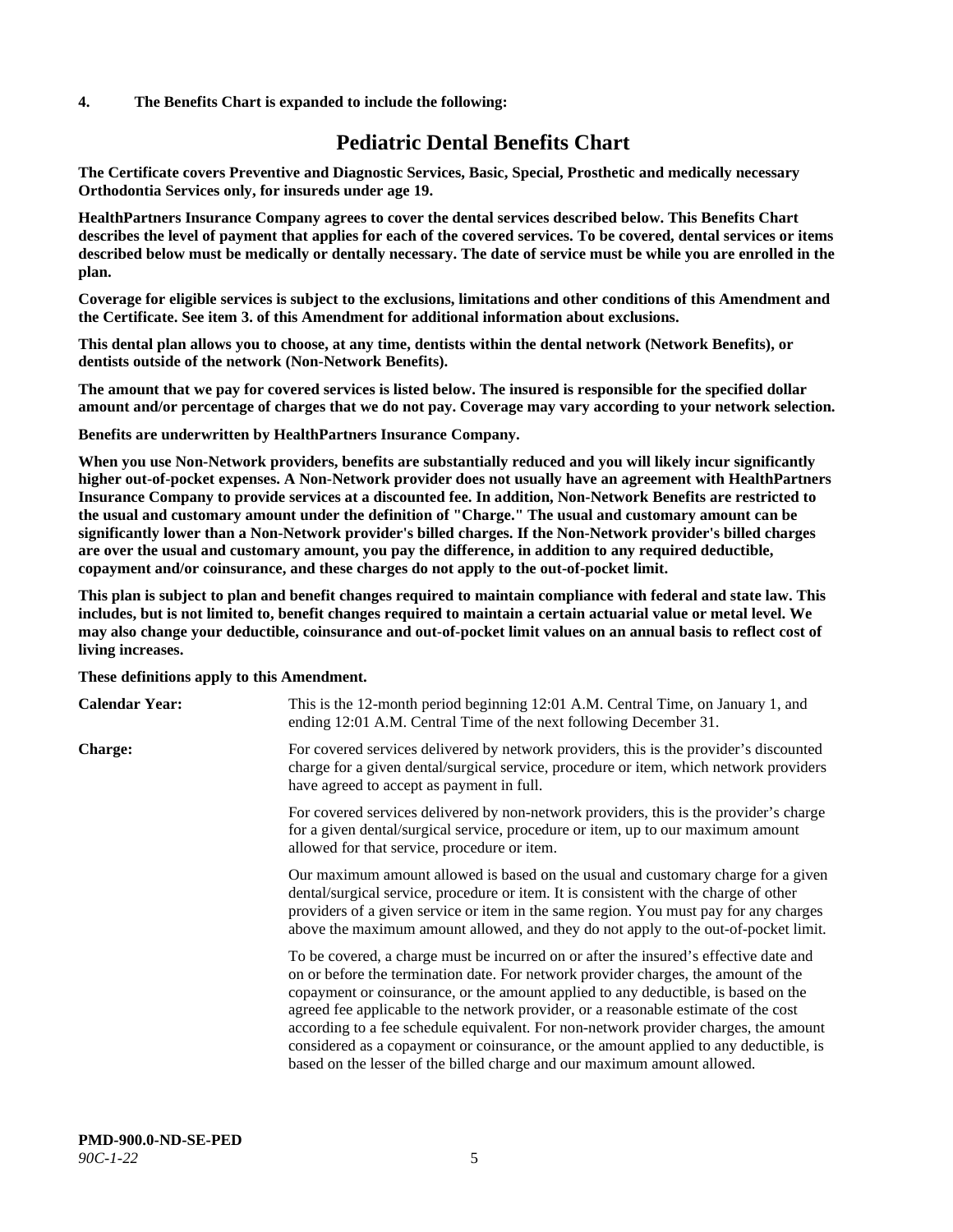| <b>Copayment/Coinsurance:</b>  | The specified dollar amount, or percentage, of charges incurred for covered services,<br>which we do not pay, but which an insured must pay, each time an insured receives<br>certain dental services, procedures or items. Our payment for those covered services or<br>items begins after the copayment or coinsurance is satisfied. Covered services or items<br>requiring a copayment or coinsurance are specified in this Benefits Chart. For network<br>provider charges, the amount considered as a copayment or coinsurance is based on<br>the agreed fee applicable to the network provider, or a reasonable estimate of the cost<br>according to a fee schedule equivalent. For non-network provider charges, the amount<br>considered as a copayment or coinsurance is based on the lesser of the billed charge<br>and our maximum amount allowed. A copayment or coinsurance is due at the time a<br>service is rendered, or when billed by the provider.                                                                                                                                                                                   |
|--------------------------------|---------------------------------------------------------------------------------------------------------------------------------------------------------------------------------------------------------------------------------------------------------------------------------------------------------------------------------------------------------------------------------------------------------------------------------------------------------------------------------------------------------------------------------------------------------------------------------------------------------------------------------------------------------------------------------------------------------------------------------------------------------------------------------------------------------------------------------------------------------------------------------------------------------------------------------------------------------------------------------------------------------------------------------------------------------------------------------------------------------------------------------------------------------|
| Deductible:                    | The specified dollar amount of charges incurred for covered services, which we do not<br>pay, but an insured or a family has to pay first in a calendar year. Our payment for<br>those services or items begins after any deductible is satisfied. Your plan has an<br>embedded deductible. This means once an insured meets the individual deductible, the<br>plan begins paying benefits for that person. If two or more members of the family meet<br>the family deductible, the plan begins paying benefits for all members of the family,<br>regardless of whether each insured has met the individual deductible. However, an<br>insured may not contribute more than the individual deductible towards the family<br>deductible. The amount of the charges that apply to any deductible are based on (1) the<br>agreed fee applicable to the network provider, or a reasonable estimate of the cost<br>according to a fee schedule equivalent; or (2) the lesser of the billed charge and our<br>maximum amount allowed for the non-network provider. This Benefits Chart indicates<br>which covered services are not subject to the deductible. |
| <b>Out-of-Pocket Expenses:</b> | You pay any specified copayments/coinsurance and deductibles applicable for<br>particular services, subject to the out-of-pocket limit described below. These amounts<br>are in addition to the monthly premium payments.                                                                                                                                                                                                                                                                                                                                                                                                                                                                                                                                                                                                                                                                                                                                                                                                                                                                                                                               |
| <b>Out-of-Pocket Limit:</b>    | You pay any copayments/coinsurance and deductibles for covered services, to the individual<br>or family out-of-pocket limit. Thereafter we cover 100% of charges incurred for all other<br>covered services, for the rest of the calendar year. You pay amounts greater than the out-of-<br>pocket limits if any benefit maximums are exceeded.                                                                                                                                                                                                                                                                                                                                                                                                                                                                                                                                                                                                                                                                                                                                                                                                         |
|                                | Non-Network Benefits above the maximum amount allowed (see definition of "charge"<br>above) do not apply to the out-of-pocket limit.                                                                                                                                                                                                                                                                                                                                                                                                                                                                                                                                                                                                                                                                                                                                                                                                                                                                                                                                                                                                                    |
|                                | You are responsible to keep track of the out-of-pocket expenses. Contact Member Services<br>for assistance in determining the amount paid by the insured for specific eligible services<br>received. Claims for reimbursement under the out-of-pocket limit provisions are subject to<br>the same time limits and provisions described under the "Claims Provisions" section of the<br>Certificate.                                                                                                                                                                                                                                                                                                                                                                                                                                                                                                                                                                                                                                                                                                                                                     |
|                                |                                                                                                                                                                                                                                                                                                                                                                                                                                                                                                                                                                                                                                                                                                                                                                                                                                                                                                                                                                                                                                                                                                                                                         |

**Limits shown below are combined under your Network Benefits and Non-Network Benefits.**

# **Individual Calendar Year Deductible**

| <b>Network Benefits</b>                                                                    | <b>Non-Network Benefits</b>                                                                    |
|--------------------------------------------------------------------------------------------|------------------------------------------------------------------------------------------------|
| See your Network Benefits individual deductible<br>under your Medical Plan Benefits Chart. | See your Non-Network Benefits individual<br>deductible under your Medical Plan Benefits Chart. |

# **Family Calendar Year Deductible**

| <b>Network Benefits</b>                           | <b>Non-Network Benefits</b>                     |
|---------------------------------------------------|-------------------------------------------------|
| See your Network Benefits family deductible under | See your Non-Network Benefits family deductible |
| vour Medical Plan Benefits Chart.                 | under your Medical Plan Benefits Chart.         |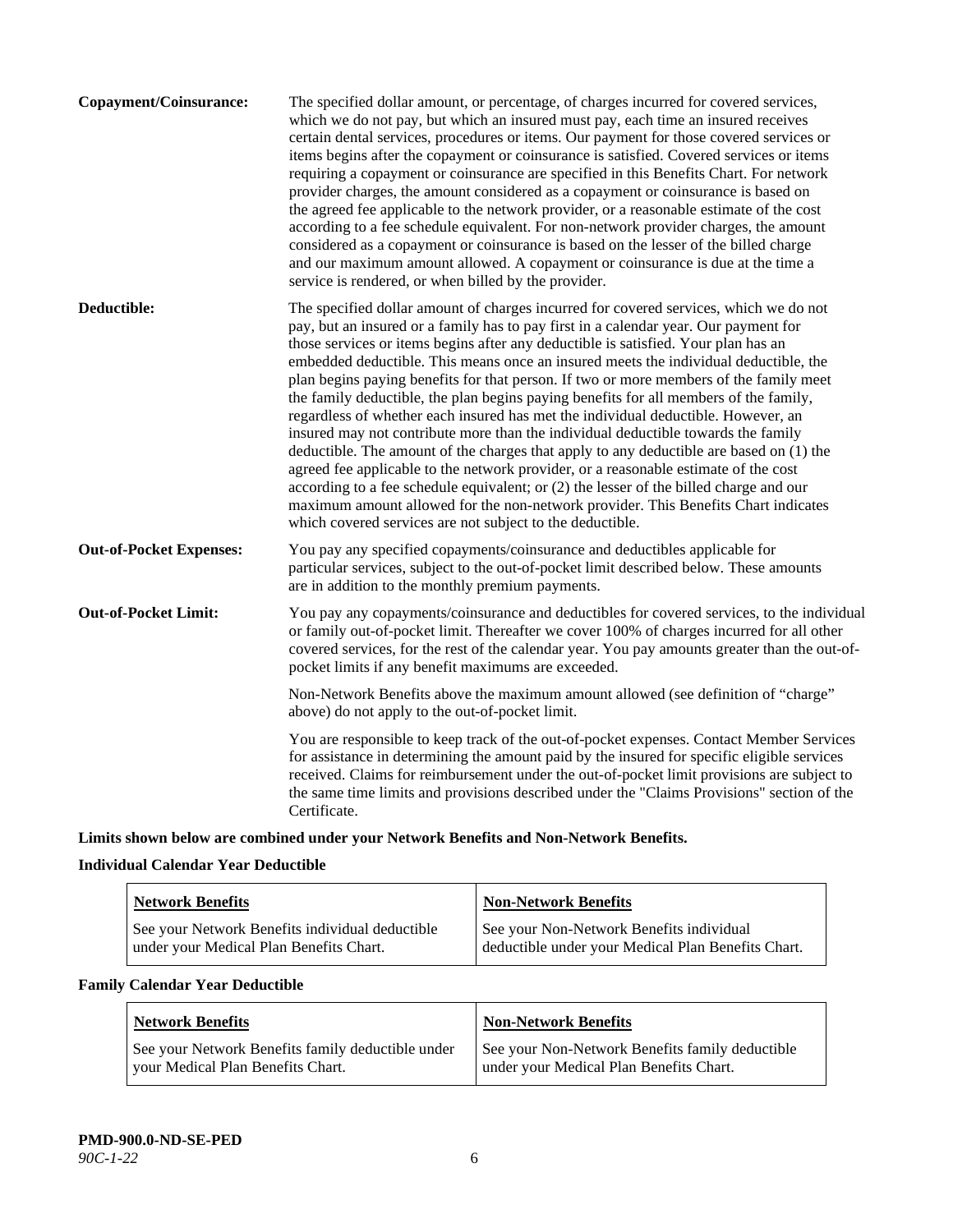| <b>Network Benefits</b>                       | <b>Non-Network Benefits</b>                 |
|-----------------------------------------------|---------------------------------------------|
| See your Network Benefits individual out-of-  | See your Non-Network Benefits individual    |
| pocket limit under your Medical Plan Benefits | out-of-pocket limit under your Medical Plan |
| Chart.                                        | Benefits Chart.                             |

#### **Family Calendar Year Out-of-Pocket Limit**

| <b>Network Benefits</b>                       | <b>Non-Network Benefits</b>                   |
|-----------------------------------------------|-----------------------------------------------|
| See your Network Benefits family out-of-      | See your Non-Network Benefits family out-of-  |
| pocket limit under your Medical Plan Benefits | pocket limit under your Medical Plan Benefits |
| Chart.                                        | Chart.                                        |

#### **PREVENTIVE AND DIAGNOSTIC SERVICES**

#### **Covered Services:**

We cover the following preventive and diagnostic services, with certain limitations which are listed below. For this category, deductible does not apply.

- **Routine dental care examinations for new and existing patients** limited to twice each calendar year.
- **Dental cleaning (prophylaxis or periodontal maintenance cleaning)** limited to four times each calendar year.
- **Professionally applied topical fluoride (other than silver diamine fluoride)** limited to twice each calendar year.
- **Silver diamine fluoride** limited to twice per tooth each calendar year.
- **Pit and Fissure sealant application and preventive resin restoration** limited to one application per tooth per 36 month period, for unrestored permanent molars.
- **Bitewing x-rays** limited to twice each calendar year.
- **Full mouth or panoramic x-rays** limited to once every sixty months.
- **Other x-rays, except as provided in connection with orthodontic diagnostic procedures and treatment.**
- **Space maintainers (fixed or removable appliances designed to prevent adjacent and opposing teeth from moving)** for lost primary teeth.
- **Evaluations that are not routine and periodic, including: problem-focused evaluations (either limited or detailed and extensive), periodontal evaluations, and evaluations for insureds under the age of 3 which include counseling with the primary caregiver.**
- **Screening or assessments of a patient** limited to twice each calendar year.

| <b>Network Benefits</b>       | <b>Non-Network Benefits</b>   |
|-------------------------------|-------------------------------|
| 100% of the charges incurred. | 100% of the charges incurred. |

#### **Not Covered:**

- Diagnostic testing that is performed and billed as a separate procedure such as collection of microorganisms for culture, viral cultures, genetic testing for susceptibility or oral disease and caries susceptibility tests. This includes all oral pathology and laboratory testing charges.
- Additional charges for office visits that occur after regularly scheduled hours, office visits for observation, missed appointments or appointments cancelled on short notice.
- Cone beam CT capture and interpretation.
- Oral hygiene instruction.
- Removal of fixed space maintainers.
- Hospital, home and extended care facility visits by dental providers.
- Maxillofacial MRI, maxillofacial ultrasound and sialoendoscopy capture and interpretation.
- Post processing of image or image sets.
- Caries risk assessment and documentation.
- Charges for unspecified procedures.

**PMD-900.0-ND-SE-PED**

*90C-1-22* 7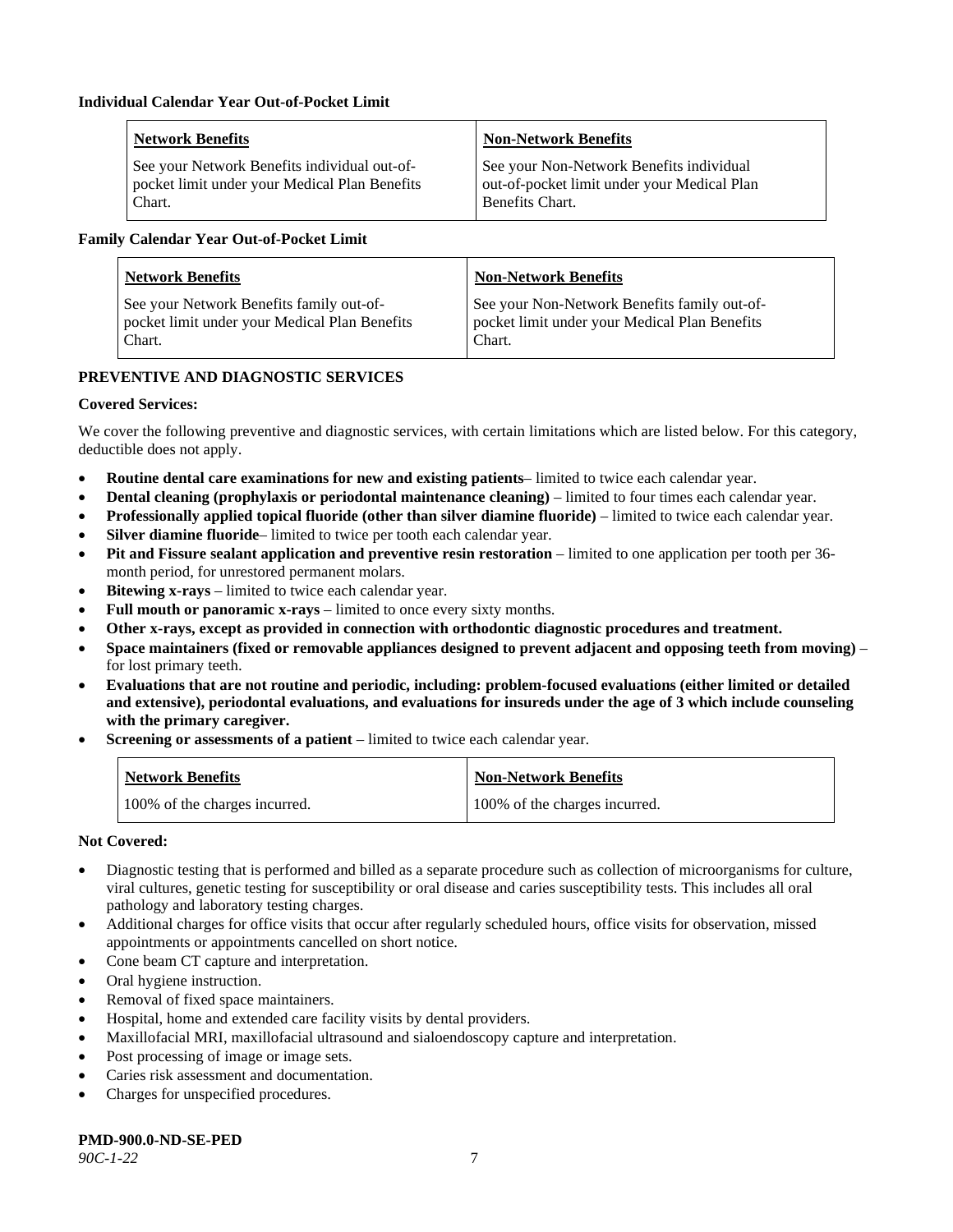See "Services Not Covered" in item 3. of this Amendment.

# **BASIC SERVICES**

#### **Covered Services:**

We cover the following services:

- **Consultations.**
- **Emergency treatment for relief of pain.**
- **Regular restorative services (fillings) other than posterior composites.** Restorations using customary restorative materials and stainless steel crowns are covered, when dentally necessary due to loss of tooth structure as a result of tooth decay or fracture.
- **Regular restorative services (fillings) - posterior composites (white fillings on bicuspids and molars).** Restorations using customary restorative materials and preventive resin restorations are covered, when dentally necessary due to loss of tooth structure as a result of tooth decay or fracture.
- **Oral Surgery – surgical and non-surgical extraction for the restoration of dental function.** Services include, but are not limited to, removal of impacted teeth, incision or drainage of abscesses and removal of exostosis. General anesthesia or intravenous sedation is covered, when dentally necessary, when provided by the attending dentist in a dental office setting and required to perform a covered dental procedure.
- **Periodontics (Gum Disease)** limited to once every 24 months for non-surgical treatment and once every 36 months for surgical treatment.
- **Endodontics.**

| <b>Network Benefits</b>      | Non-Network Benefits         |
|------------------------------|------------------------------|
| 90% of the charges incurred. | 50% of the charges incurred. |

#### **Limitations:**

• Collection and application of autologous blood concentrate product is limited to once every 36 months.

# **Not Covered:**

- Periodontal splinting.
- Orthognathic surgery (surgery to reposition the jaws).
- Harvest of bone for use in autogenous grafting procedure.
- Charges for surgical procedures for isolation of a tooth with a rubber dam.
- Non-intravenous conscious sedation, and drugs to treat anxiety or pain.
- Charges for endodontic endosseous implants.
- Charges for intentional reimplantation (including necessary splinting).
- Charges for canal preparation and fitting of preformed dowel or post.
- Charges for temporary crowns for fractured teeth.
- Charges for surgical placement of a temporary anchorage device.
- Charges for autogenous or nonautogenous osseous, osteoperiosteal or cartilage graft of the mandible or maxilla.
- Charges for anatomical crown exposure.
- Charges for the placement of a restorative foundation for an indirect restoration.
- Charges for periradicular services and bone grafts or other material used in conjunction with periradicular surgery.
- Charges for unspecified procedures.
- See "Services Not Covered" in item 3. of this Amendment.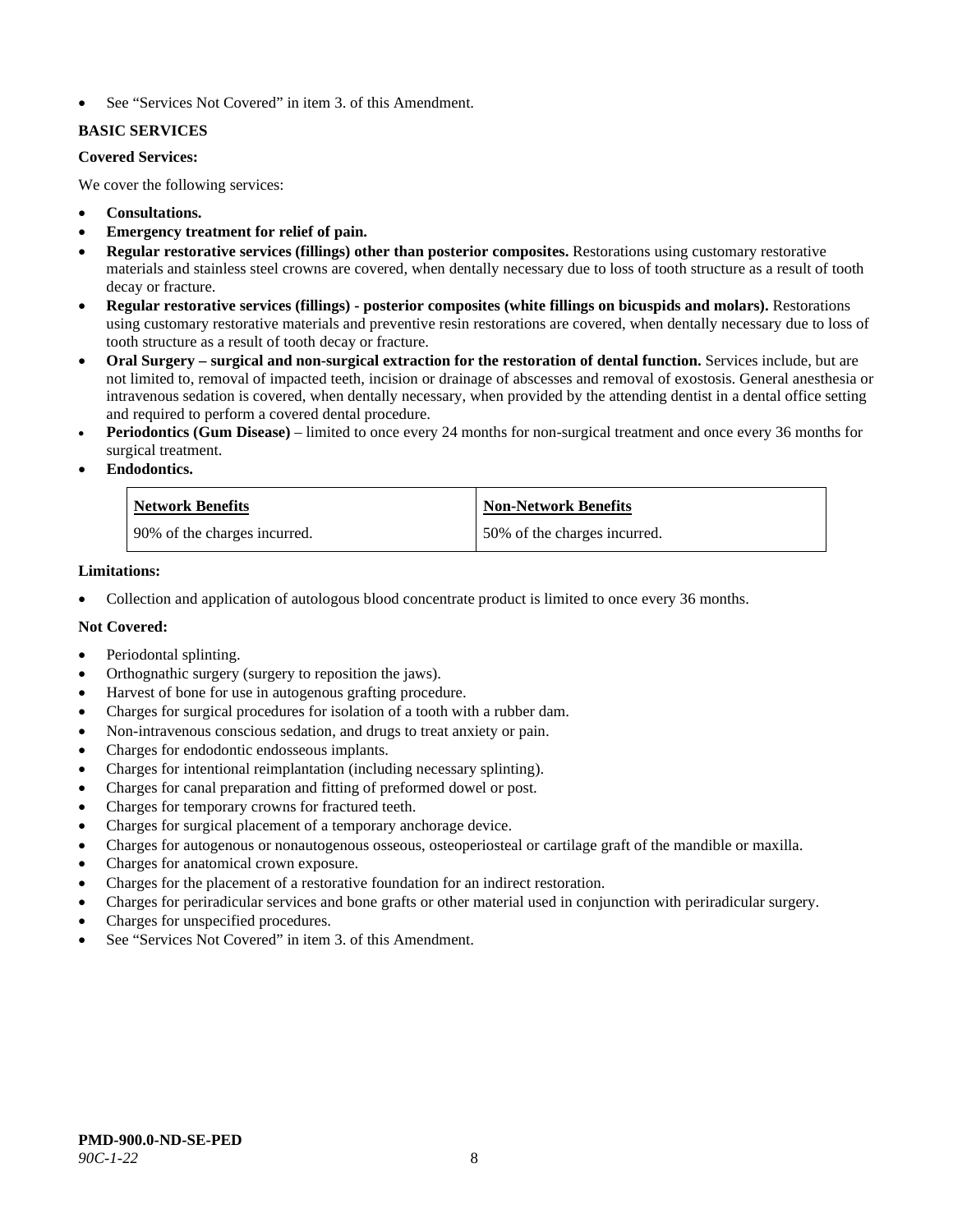#### **SPECIAL SERVICES**

#### **Covered Services:**

We cover the following services:

- **Special Restorative Care** extraorally fabricated or cast restorations (crowns, onlays, veneers) are covered when teeth cannot be restored with customary restorative material and when dentally necessary due to the loss of tooth structure as a result of tooth decay or fracture. If a tooth can be restored with a customary restorative material, but an onlay, crown, veneers, jacket, indirect composite or porcelain/ceramic restoration is selected, benefits will be calculated using the charge appropriate to the equivalent customary restorative material.
- **Repair or recementing of crowns, inlays and onlays.**
- **Veneers, other than for cosmetic purposes** limited to once every five years.

| <b>Network Benefits</b>      | <b>Non-Network Benefits</b>  |
|------------------------------|------------------------------|
| 90% of the charges incurred. | 50% of the charges incurred. |

#### **Limitations:**

• Benefit for the replacement of a veneer, crown or onlay will be provided only after a five year period measured from the date on which the procedure was last provided, whether under this Amendment or not.

#### **Not Covered:**

- Gold foil restorations.
- Veneers done for cosmetic purposes
- Onlays or partial crowns fabricated from extraorally cured composite resin or porcelain.
- Charges for unspecified procedures.
- See "Services Not Covered" in item 3. of this Amendment.

#### **PROSTHETIC SERVICES**

#### **Covered Services:**

We cover the following services:

- **Bridges** initial installation of fixed bridgework to replace missing natural teeth, replacement of an existing fixed bridgework by a new bridgework, the addition of teeth to an existing bridgework, and repair or recementing of bridgework are covered. A given prosthetic appliance for the purpose of replacing an existing appliance will be provided when satisfactory evidence is presented that the new prosthetic appliance is required to replace one or more teeth extracted after the existing bridgework was installed.
- **Dentures** initial installation of full removable dentures to replace missing natural teeth and adjacent structures and adjustments during the six-month period following installation are covered. If a satisfactory result can be achieved through the utilization of standard procedures and materials but a personalized appliance is selected, or one which involves specialized techniques, the charges appropriate to the least costly appliance are covered. Replacement of an existing full removable denture by a new denture is covered. A given prosthetic appliance for the purpose of replacing an existing appliance will be provided when satisfactory evidence is presented that the new prosthetic appliance is required to replace one or more teeth extracted after the existing denture was installed. Repair of dentures, or relining or rebasing of dentures more than six months after installation of an initial or replacement denture are covered.
- **Partial Dentures** Surveyed crowns which are not restorative but which are dentally necessary to facilitate the placement of a removable partial denture are covered. Initial installation of partial removable dentures to replace missing natural teeth and adjacent structures and adjustments during the six-month period following installation are covered. If a satisfactory result can be achieved by a standard cast chrome or acrylic partial denture, but a more complicated design is selected, the charges appropriate to the least costly appliance are covered. Replacement of an existing partial denture by a new denture, or the addition of teeth to an existing partial removable denture is covered. A given prosthetic appliance for the purpose of replacing an existing appliance will be provided when satisfactory evidence is presented that the new prosthetic appliance is required to replace one or more teeth extracted after the existing denture was installed. Repair of dentures, or relining or rebasing of dentures more than six months after installation of an initial or replacement denture are covered.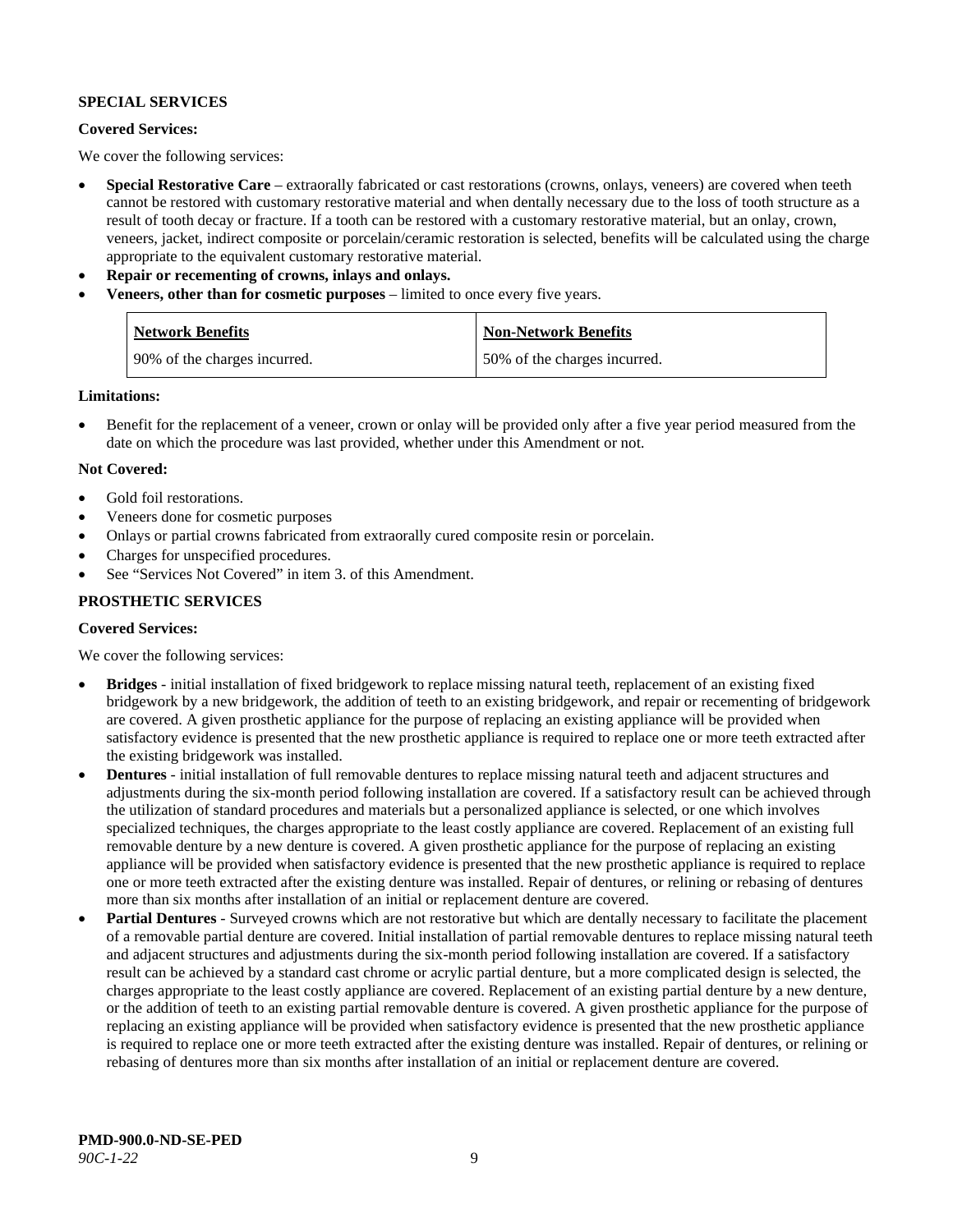- **Occlusal guards** occlusal guards for the treatment of bruxism are covered, including repair and relining of occlusal guards.
- **Tissue Conditioning.**

| <b>Network Benefits</b>      | <b>Non-Network Benefits</b>  |
|------------------------------|------------------------------|
| 90% of the charges incurred. | 50% of the charges incurred. |

#### **Limitations:**

- Benefit for replacement of a prosthetic appliance will be provided only (a) if the existing appliance cannot be made serviceable, and (b) after a 5 year period measured from the date on which it was installed, whether under this Amendment or not.
- Occlusal guards are limited to one every 12 months, for insureds age 13 or older.

#### **Not Covered:**

- Services for replacement of any missing, lost or stolen dental or implant-supported prosthesis.
- Services related to a prosthetic appliance which was installed or delivered more than 60 days after termination of coverage. Interim prostheses.
- Connector bars, stress breakers and precision attachments.
- Provisional pontics, crowns and retainer crowns.
- Copings.
- Charges for unspecified procedures.
- See "Services Not Covered" in item 3. of this Amendment.

#### **DENTAL IMPLANT SERVICES**

#### **Covered Services:**

#### We cover, **if dentally necessary**:

- the surgical placement of an implant body to replace missing natural teeth;
- removal and replacement of an implant body that is not serviceable and cannot be repaired after a period of at least five years from the date that the implant body was initially placed;
- initial installation of implant-supported prosthesis (crowns, bridgework and dentures) to replace missing teeth;
- replacement of an existing implant-supported prosthesis by a new implant-supported prosthesis, or the addition of teeth to an existing implant-supported prosthesis. We will replace an existing implant-supported prosthesis when satisfactory evidence is presented that (a) the new implant-supported prosthesis is required to replace one or more teeth extracted after the existing implant-supported prosthesis was installed, or (b) the existing implant-supported prosthesis cannot be made serviceable;
- repair of implant-supported prosthesis;
- other related implant services.

**Decisions about dental necessity are made by HealthPartners Insurance Company**'**s dental directors, or their designees. If the dental directors or their designees determine that a tooth or an arch can be restored with a standard prosthesis or restoration, no benefits will be allowed for the individual implant or implant procedure. For the second phase of treatment (the prosthodontics phase of placing the implant crown, bridge, denture or partial denture), we will base benefits on the least costly, professionally acceptable alternative treatment.**

| <b>Network Benefits</b>      | <b>Non-Network Benefits</b>  |
|------------------------------|------------------------------|
| 90% of the charges incurred. | 50% of the charges incurred. |

#### **Limitations:**

• Benefit for replacement of an existing implant-supported prosthesis that cannot be made serviceable will be provided only after a five year period measured from the date that the implant-supported prosthesis was initially placed, whether under this Amendment or not.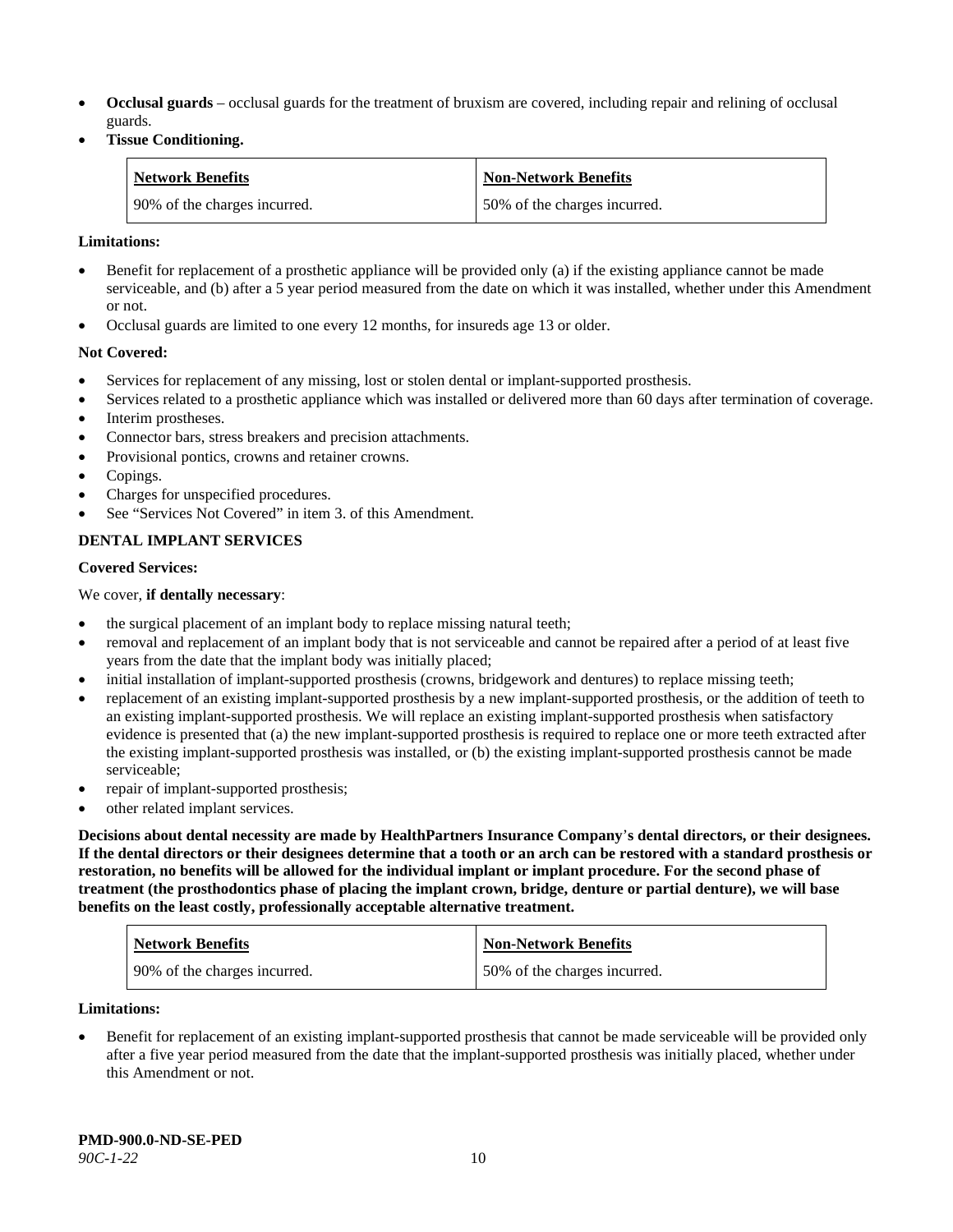- Endosteal implants, surgical placement of an interim implant body, eposteal implants, transolsteal implants (including hardware), implant-supported complete or partial dentures, connecting bars, abutments, implant-supported crowns, and abutment supported retainers are limited to once every 5 years.
- Radiographic/surgical implant indexing is limited to once every 5 years.

# **Not Covered:**

- Charges for interim abutments or custom abutments, including placement.
- Charges for unspecified procedures.
- See "Services Not Covered" in item 3. of this Amendment.

# **EMERGENCY DENTAL CARE SERVICES**

#### **Covered Services:**

We cover emergency dental care provided by network or non-network providers to the same extent as eligible dental services specified above and subject to the same deductibles, coinsurance and maximums.

| <b>Network Benefits</b>                                                                                                                                                             | <b>Non-Network Benefits</b>                                                       |
|-------------------------------------------------------------------------------------------------------------------------------------------------------------------------------------|-----------------------------------------------------------------------------------|
| Coverage level is the same as corresponding Network   Coverage level is the same as corresponding Non-<br>Benefits, depending on the type of service provided,<br>such as fillings. | Network Benefits, depending on the type of service<br>provided, such as fillings. |

#### **Not Covered:**

See "Services Not Covered" in item 3. of this Amendment.

# **CLEFT LIP AND CLEFT PALATE SERVICES**

#### **Covered Services For Dependent Children:**

We cover dental services for treatment of cleft lip and cleft palate. Orthodontic treatment of cleft lip and cleft palate will be covered only if it meets the Covered Services criteria under "Orthodontic Services" below.

| <b>Network Benefits</b>                              | <b>Non-Network Benefits</b>                           |
|------------------------------------------------------|-------------------------------------------------------|
| Coverage level is the same as corresponding Network  | Coverage level is the same as corresponding Non-      |
| Benefits, depending on the type of service provided, | Network Benefits, depending on the type of service    |
| such as Basic Services, Special Services or          | provided, such as Basic Services, Special Services or |
| Orthodontic Services, if applicable.                 | Orthodontic Services, if applicable.                  |

#### **Limitations:**

• To the extent that these services are covered under the medical services, they are not covered as Pediatric Dental services.

#### **Not Covered:**

- Charges for unspecified procedures.
- See "Services Not Covered" in item 3. of this Amendment.